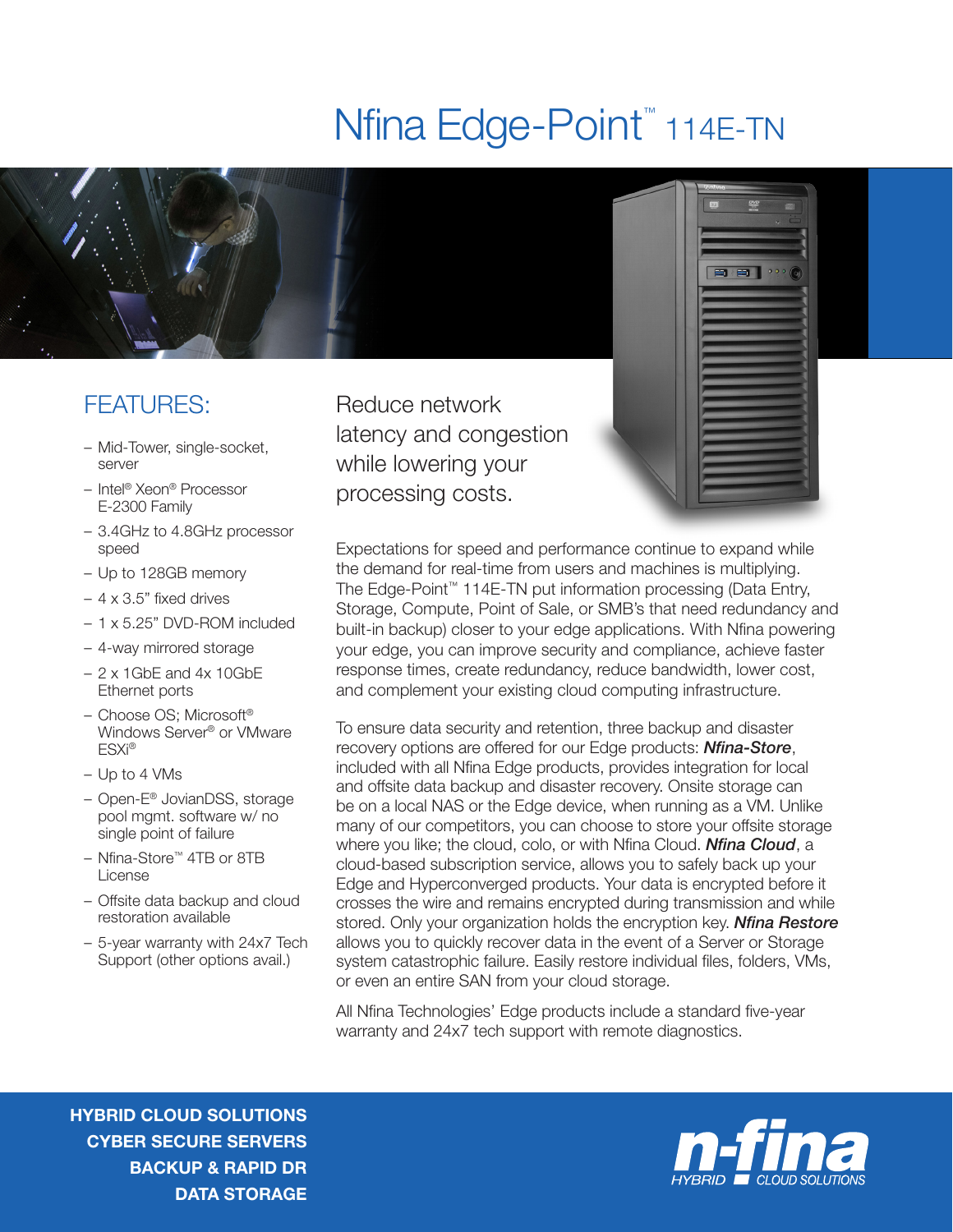## NFINA Edge-Point™ 114E-TN

| <b>SPECIFICATIONS</b>        |                                                                                                                                                                                                                                                                                                       |
|------------------------------|-------------------------------------------------------------------------------------------------------------------------------------------------------------------------------------------------------------------------------------------------------------------------------------------------------|
| Form Factor                  | Mid-tower, 14.25" x 7.25" x 16.75"                                                                                                                                                                                                                                                                    |
| <b>Operating Temperature</b> | 10°C to 35°C (50°F to 95°F)                                                                                                                                                                                                                                                                           |
| Processors                   | Intel <sup>®</sup> Xeon® Processor E-2300, 4 cores, 8 threads                                                                                                                                                                                                                                         |
| Processor Speed              | Up to 3.4GHz to 4.8GHz                                                                                                                                                                                                                                                                                |
| CPU Cache                    | 12MB Intel <sup>®</sup> Smart Cache                                                                                                                                                                                                                                                                   |
| Socket                       | Single Socket H4 (LGA 1151)                                                                                                                                                                                                                                                                           |
| Memory                       | 4 UDIMM slots, DDR4 ECC 3200 MHz<br>128GB Max memory capacity                                                                                                                                                                                                                                         |
| <b>Drives</b>                | 4 x 3.5" or 2.5" fixed drives; SSD or HDD<br>Up to 2 x boot drives: 1 x M.2 NVMe/SSD (2280, 22110), PCle $-$ or $-$<br>2 x 2.5" SATA SSDs (cannot mix type)                                                                                                                                           |
| <b>Optical Drive</b>         | 1 x 5.25" Slim DVD-ROM, SATA drive included                                                                                                                                                                                                                                                           |
| Storage Controller           | 1 x 9300-4i4e 12Gb/s Host Bus Adapter                                                                                                                                                                                                                                                                 |
| <b>RAID</b>                  | 4-way mirroring                                                                                                                                                                                                                                                                                       |
| Remote Management            | IPMI 2.0, KVM over HTML5                                                                                                                                                                                                                                                                              |
| OS/Virtual Platform          | Microsoft <sup>®</sup> Windows Server <sup>®</sup> , Up to 4 VMs<br>VMware ESXi®, Up to 4 VMs                                                                                                                                                                                                         |
| Software Options             | Microsoft <sup>®</sup> Windows Server <sup>®</sup> 2019, Microsoft <sup>®</sup> Windows 10 Pro<br>Microsoft <sup>®</sup> SQL Server, Microsoft® Exchange Server<br>VMware vSphere®, VMware vCenter®<br>Nfina-Store™ 4TB, Nfina-Store™ 8TB Open-E®<br>JovianDSS (depending on desired usable capacity) |
| Backup and Disaster Recovery | Nfina Cloud - Secure cloud based data backup (monthy subscription required)<br>Nfina Restore - Data recovery from cloud storage (monthy subscription required)                                                                                                                                        |
| Input Voltage                | 100-240V @ 3-6A 50/60 Hz                                                                                                                                                                                                                                                                              |
| Power Supply                 | 1 x 400W 80 Plus Gold Level Certified                                                                                                                                                                                                                                                                 |
| Certifications               | CSA Listed (Canada & USA), FCC (US), CE Marking (Canada & Europe), FCC<br>(USA), WEEE (Europe), RoHS Compliant                                                                                                                                                                                        |
| Warranty                     | 5 years (other options available.)                                                                                                                                                                                                                                                                    |